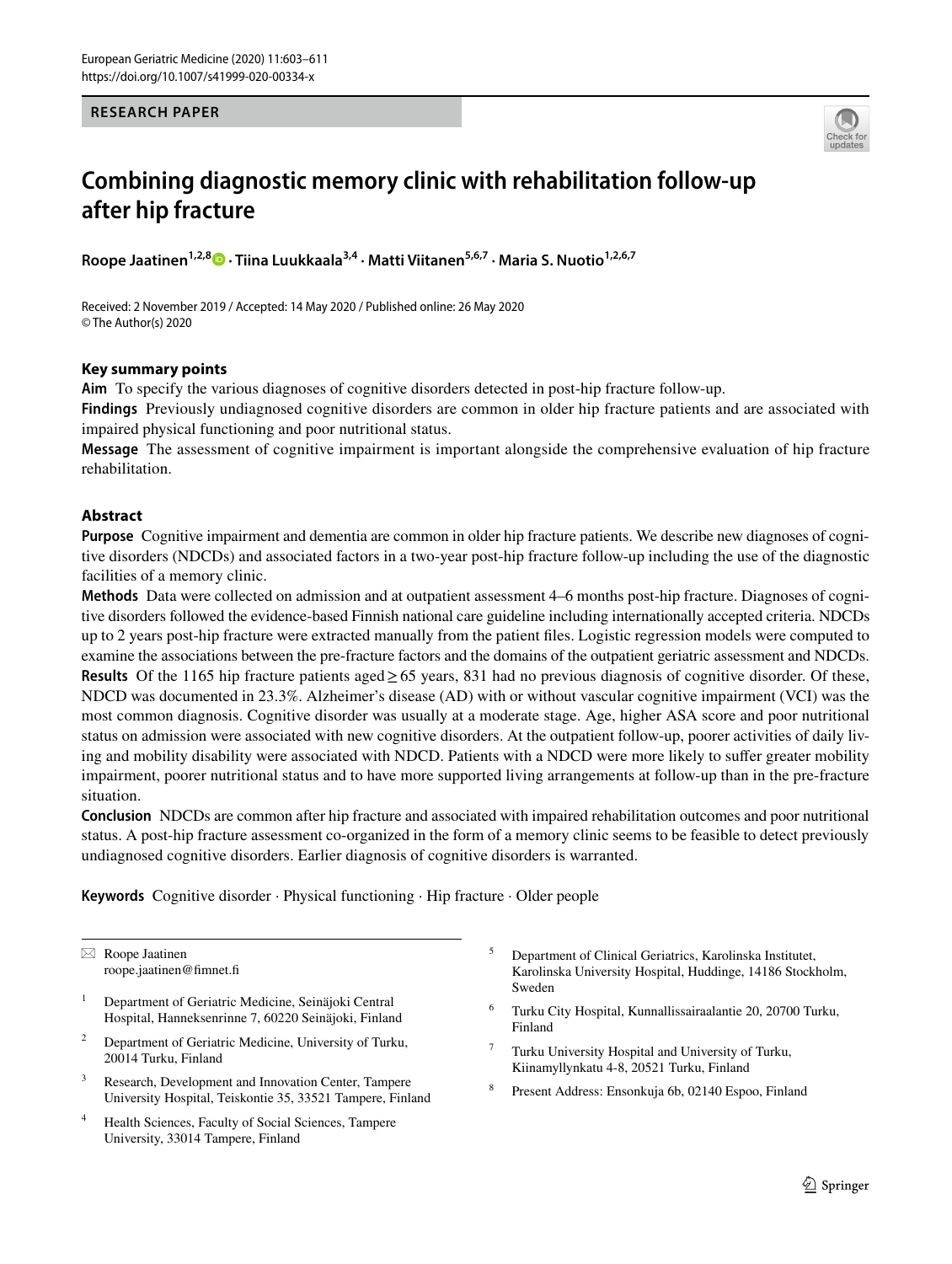#### **Introduction**

Cognitive disorders and falls are two signifcant issues of the globally ageing population [\[1](#page-7-0)]. The causal relationship between the two is considered multifactorial; cognitive disorders impair gait control, executive functions and stability, leading to increased risk of falls and related injuries [[2,](#page-7-1) [3](#page-7-2)]. Up to 97% of hip fractures occur as a consequence of falls [\[4](#page-7-3)].

Cognitive impairment and dementia are common in hip fracture patients: studies have reported prevalences from 40% up to 85% [\[5](#page-7-4)]. Prefracture cognitive disorders have been found to be associated with adverse outcomes after hip fracture [\[6](#page-7-5)]. The definition of cognitive impairment frequently varies between studies [[5,](#page-7-4) [7\]](#page-7-6) and is regularly pooled under one term; *dementia*—an umbrella term for a range of neurodegenerative and vascular brain disorders. Normal and impaired cognitive capacity are often diferentiated by accepted tools, such as the mini-mental state examination (MMSE), the Montreal cognitive assessment (MoCA), and clinical dementia rating (CDR) [\[8](#page-7-7)]. Studies are rarely more specific about diagnoses.

According to the evidence-based Finnish care guideline, cognitive disorders are diagnosed by a specialist in either geriatric medicine or neurology [\[9](#page-7-8)]. For this purpose, geriatric memory clinic services have been established nationwide. Reaching a diagnosis is important to identify treatable causes, to slow down a progressive condition, to prevent secondary risks, to provide proactive lifestyle guidance, and to allow patients and families adapt to the situation [\[10](#page-7-9)]. In patients with hip fractures, it is not feasible to carry out diagnostic investigations of cognitive disorders during the acute phase of hip fracture care because of the probable confounding effects, notably acute delirium and the effect of opioid medication on cognition.

We have developed a post-hip fracture pathway, where all patients are invited for a comprehensive geriatric assessment (CGA) at the geriatric outpatient clinic 4–6 months postoperatively [\[11](#page-7-10), [12\]](#page-7-11). The assessment provides an opportunity to check rehabilitation outcomes and for secondary prevention of subsequent falls and fractures. Moreover, the assessment includes all the functions and features of a diagnostic memory clinic. We have previously reported that up to 56% of hip fracture patients with no prefracture diagnosis of a cognitive disorder scored less than 24 points on the MMSE carried out at the outpatient assessment, thereby suggesting the presence of a signifcant proportion of previously undiagnosed cognitive disorders [\[12](#page-7-11)].

This study aims to describe new diagnoses of cognitive disorders (NDCDs) identifed during a two-year period posthip fracture in a population based cohort of consecutive hip fracture patients. The follow-up included a visit to our geriatric outpatient clinic with facilities to diagnose cognitive disorders. In addition, we aim to describe the association of NDCDs in patients attending the postoperative outpatient assessment with prefracture factors and domains of the outpatient assessment with a focus on cognitive performance, physical functioning and nutritional status.

# **Materials and methods**

#### **Study population**

All hip fracture patients aged≥65 years from a population of approximately 200,000 in a geographically defned area undergo the same locally developed treatment pathway [\[13](#page-7-12)]. Patients sustaining their frst hip fracture between January 2010 and August 2015 were included. Pathological and periprosthetic fractures were excluded. Patients with previously diagnosed cognitive disorder were excluded from the two-year follow-up. A multidisciplinary geriatric team (geriatric nurse, physiotherapists, and geriatrician) carried out data collection, which commenced on admission to hospital and continued with a clinical outpatient assessment to which all the patients were invited 4–6 months post-operatively. The cognitive disorders were specifed according to clinical diagnoses following the evidence-based national care guideline valid at the time [\[9\]](#page-7-8), which embodies currently accepted international criteria [\[14,](#page-7-13) [15\]](#page-8-0). The national care guidelines are regularly updated.

### **Data collection**

Known pre-fracture diagnosis of cognitive disorder (yes or no)—as diagnosed by a specialist in geriatric medicine or neurology—was elicited from patients, caregivers or nurses and confrmed from the electronic patient fles.

Data on American Society of Anesthesiologists (ASA) score were registered and categorized to 1–2 (healthy patients or patients with mild systemic disease), 3 (patients with severe systemic disease), or 4–5 (patients with systemic disease as a constant threat to life or a morbid patient not expected to survive the operation). The geriatric nurse assessed the nutritional status with the short form of the mini nutritional assessment (MNA-SF). It was categorized to scores 12–14 (normal nutritional status), 8–11 (at risk of malnutrition), and 0–7 (malnourished). Number of medications in regular use, mobility and living arrangements were also documented at the time of the hip fracture together with age and gender. See Table [1](#page-2-0) for details.

The follow-up visit was organized to include input from a multidisciplinary team. Both the patient and his or her next of kin or caregiver were invited. The diagnostic procedures were initiated if there was a clinical suspicion of a previously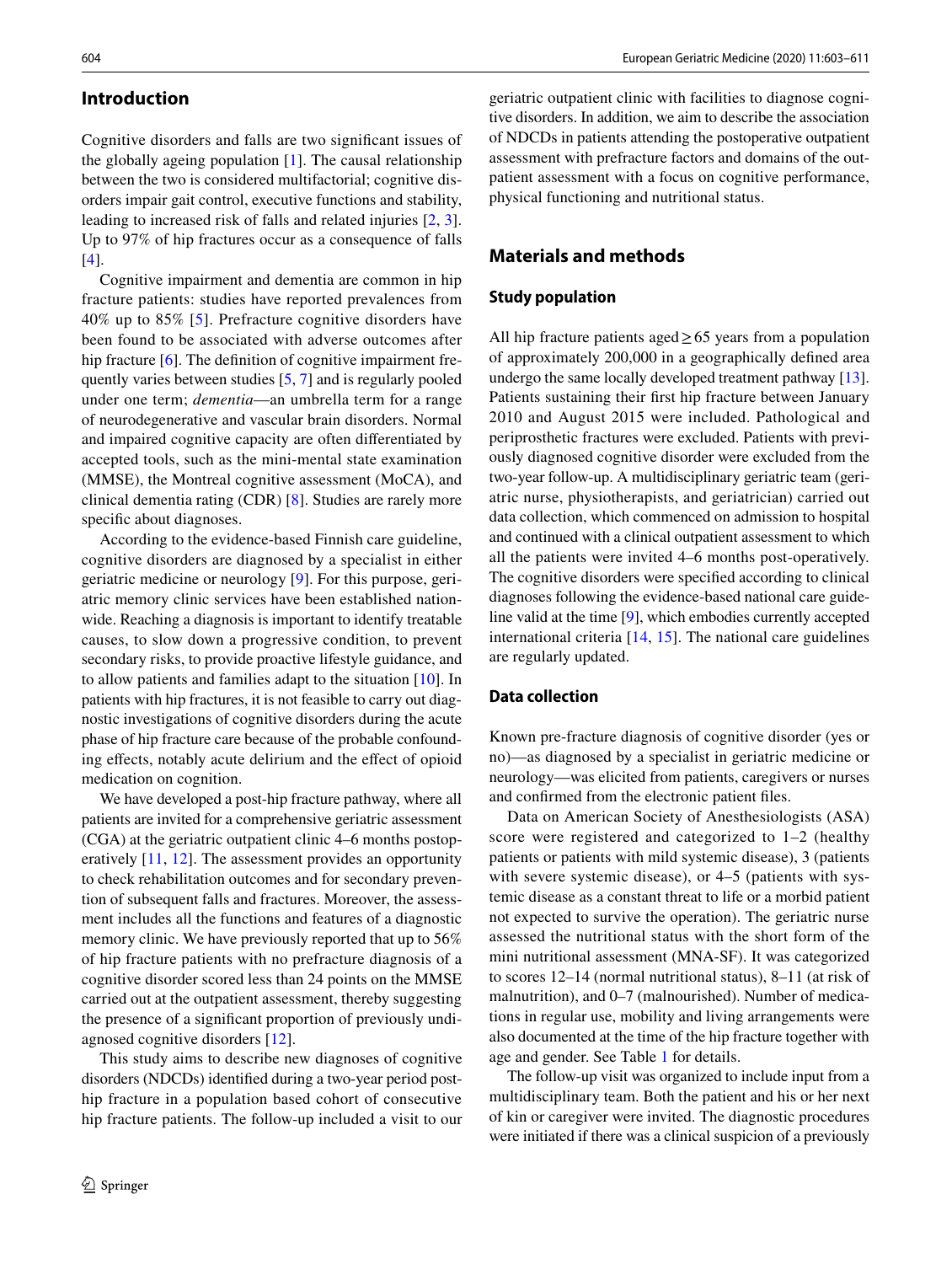undiagnosed cognitive disorder either during acute hip fracture care or at the outpatient follow-up. The diagnostic protocol followed the 2010 update of the evidence-based national care guideline on memory disorder. Medical history was taken by interviewing the patient and the next of kin or caregiver separately. At least the MMSE, clock drawing test (CDT) and CDR were used to assess cognition. For some patients, the Consortium to Establish Registry for Alzheimer's disease (CERAD) test [[16\]](#page-8-1) was completed before the outpatient visit by a local memory nurse. Neuropsychological examinations carried out by a trained psychologist were also available at the outpatient clinic for purposes of differential diagnostics.

MMSE was carried out by experienced geriatric nurses and patients were categorized into normal cognition >25 and mild 21–25, moderate  $12-20$  or severe < 12 cognitive dysfunction [\[17\]](#page-8-2). CDT was used to assess visuo-constructive abilities, neglect and spatial dysfunction [[18\]](#page-8-3). Severity of cognitive impairment was assessed according to CDR and categorized into three classes: no or possible dementia CDR 0-0.5, mild dementia CDR 1, moderate or severe dementia CDR 2–3 [\[17\]](#page-8-2). Basic and instrumental activities of daily

<span id="page-2-0"></span>

| <b>Table 1</b> Distributions of baseline variables at the time of the hip fracture |
|------------------------------------------------------------------------------------|
|                                                                                    |

|                                      | No cognitive disor-<br>der, $(n=347)$ | Cognitive disorder, $(n=194)$ | $\boldsymbol{P}$ | Age- and sex-adjusted<br>cognitive disorder, yes<br>vs. no |
|--------------------------------------|---------------------------------------|-------------------------------|------------------|------------------------------------------------------------|
|                                      |                                       |                               |                  | OR (95% CI)                                                |
| Age, mean (SD)                       | 80.1 (7.68)                           | 83.7 (6.37)                   | < 0.001          | $1.08(1.05-1.11)$                                          |
| Age $n$ (%)                          | 81 (IQR: 74-86)                       | 85 (IQR: 80-88)               | < 0.001          |                                                            |
| Age                                  |                                       |                               | < 0.001          |                                                            |
| $65 - 79$                            | 156(45.0)                             | 46(23.7)                      |                  | 1.00                                                       |
| $80 - 90$                            | 154 (44.0)                            | 116(59.8)                     |                  | $2.68(1.76-4.06)$                                          |
| > 90                                 | 37(10.7)                              | 32(16.5)                      |                  | $3.13(1.74 - 5.64)$                                        |
| Gender, $n$ $(\%)$                   |                                       |                               | 0.876            |                                                            |
| Female                               | 265 (76.4)                            | 147(75.8)                     |                  | 1.00                                                       |
| Male                                 | 82 (23.6)                             | 47(24.2)                      |                  | $1.31(0.85 - 2.02)$                                        |
| Comorbidity, ASA score, $n$ (%)      |                                       |                               | 0.001            |                                                            |
| $1 - 2$                              | 93 (26.8)                             | 28(14.4)                      |                  | 1.00                                                       |
| 3                                    | 213 (61.4)                            | 124(63.9)                     |                  | $1.59(0.97-2.61)$                                          |
| $4 - 5$                              | 38 (11.0)                             | 39(20.1)                      |                  | $2.61(1.37-4.95)$                                          |
| Unknown                              | 3(0.9)                                | 3(1.5)                        |                  | $3.93(0.72 - 21.32)$                                       |
| Nutritional status, MNA-SF, n (%)    |                                       |                               | 0.001            |                                                            |
| $12 - 14$                            | 245 (70.6)                            | 104(53.6)                     |                  | 1.00                                                       |
| $8 - 11$                             | 77(22.2)                              | 69 (35.6)                     |                  | $1.95(1.30-3.78)$                                          |
| $\leq 7$                             | 9(2.6)                                | 10(5.2)                       |                  | $2.23(0.86 - 5.33)$                                        |
| Unknown                              | 16(4.6)                               | 11(5.7)                       |                  | $1.50(0.66 - 3.40)$                                        |
| Number of medications, $n$ (%)       |                                       |                               | 0.054            |                                                            |
| < 4                                  | 103(29.7)                             | 49(25.3)                      |                  | 1.00                                                       |
| $5 - 10$                             | 205(59.1)                             | 110(56.7)                     |                  | $1.07(0.70-1.63)$                                          |
| >10                                  | 39(11.2)                              | 35(18.0)                      |                  | $1.85(1.04-3.31)$                                          |
| Mobility, $n$ $(\%)$                 |                                       |                               | < 0.001          |                                                            |
| Independent                          | 275 (79.3)                            | 120(61.9)                     |                  | 1.00                                                       |
| Non-independent                      | 70(20.2)                              | 72(37.1)                      |                  | $2.05(1.36-3.07)$                                          |
| Unknown                              | 2(0.6)                                | 2(1.0)                        |                  | $2.06(0.27-15.56)$                                         |
| Form of living arrangements, $n$ (%) |                                       |                               | < 0.001          |                                                            |
| Own home with or without home care   | 312 (89.9)                            | 155 (79.9)                    |                  | 1.00                                                       |
| Assisted care facility               | 30(8.6)                               | 39(20.1)                      |                  | $2.39(1.40-4.08)$                                          |
| Unknown                              | 5(1.4)                                | 0(0)                          |                  | $\overline{\phantom{0}}$                                   |

Age- and gender adjusted association of the variables with new diagnosis of cognitive disorder in a systematic two-year follow-up among those who attended the geriatric outpatient assessment (*n*=541)

*SD* standard deviation, *IQR* interquartile range, *ASA* American Society of Anesthesiologists, *MNA-SF* mini nutritional status-short form, *OR* odds ratio, *CI* confdence interval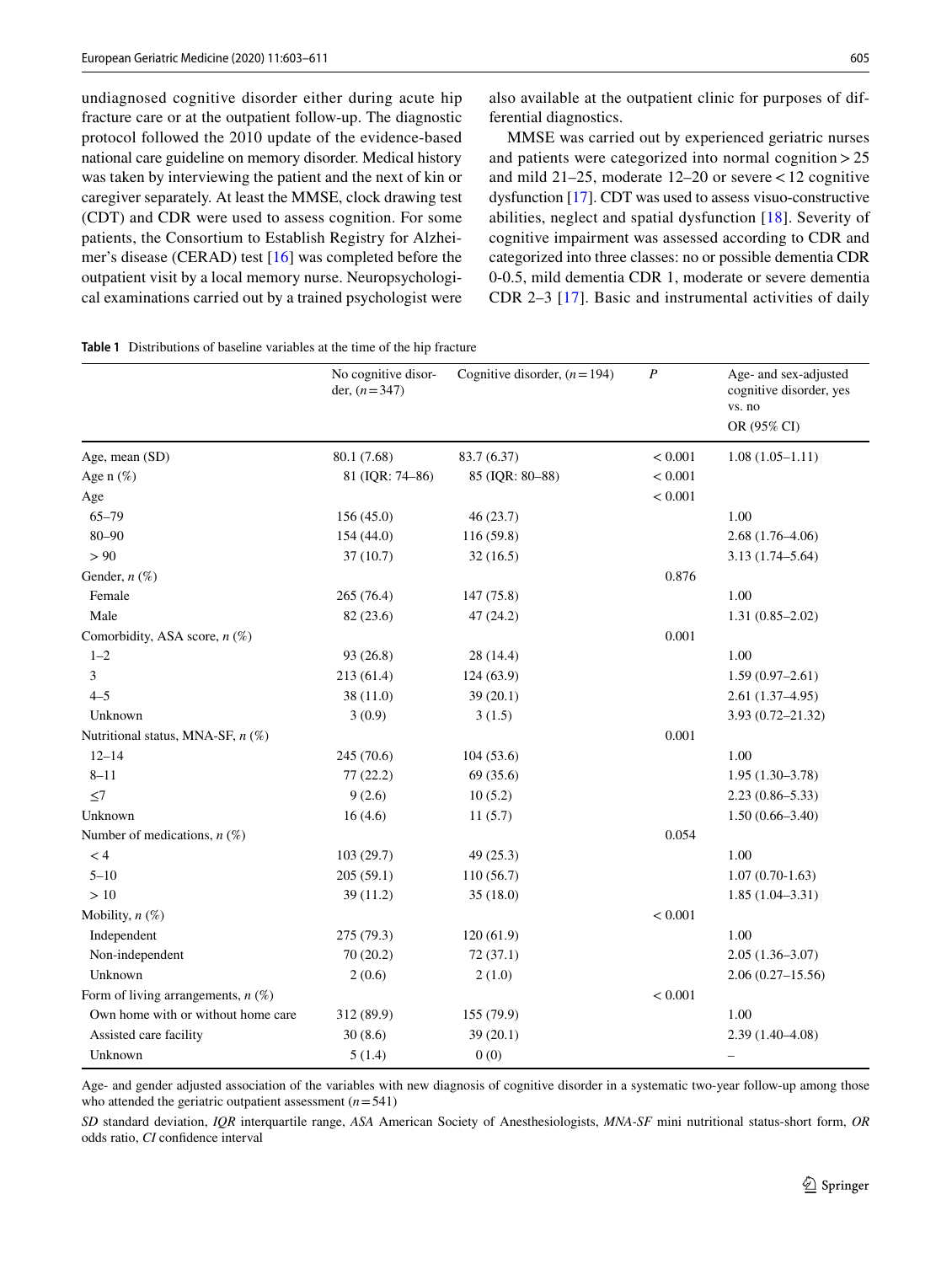living (BADL, IADL) were assessed according to Katz and Lawton–Brody, respectively [\[19,](#page-8-4) [20\]](#page-8-5).

Basic laboratory tests were conducted to eliminate treatable causes of cognitive impairment such as hypothyreosis, hypercalcaemia and deficiencies in vitamin B12 or folic acid. Computerized tomography brain scan assessed by experts in neuroradiology was used as the imaging technique for diagnostic evaluation on each patient with suspected cognitive disorder [[21\]](#page-8-6). Intracranial expansions were excluded and vascular lesions as well as local atrophies of the medial temporal lobe and hippocampal regions were scrutinized. The main categories of the cognitive disorders were Alzheimer's disease (AD), vascular cognitive impairment (VCI), mixed cognitive impairment (AD+VCI), Lewy body dementia and Parkinson's disease-related dementia. The diagnostic criteria for each type of cognitive disorder followed the currently valid care guideline on cognitive impairments [[9,](#page-7-8) [14,](#page-7-13) [15](#page-8-0)]. Patients with mild cognitive impairment (MCI) were not included in the diagnoses. Finally, an individual care and rehabilitation plan was designed for each patient together with the multidisciplinary team. An experienced geriatrician or a resident in geriatrics under her supervision set the diagnoses of cognitive disorders.

A physiotherapist's assessment preceded the geriatric assessment. The timed up and go-test (TUG) and elderly mobility scale (EMS) were documented (Table [2\)](#page-4-0). The TUG test [[22\]](#page-8-7) was used both as time and as qualitatively assessed by the examining physiotherapists and categorized as shown in Table [2](#page-4-0). EMS test was categorized according to the validated structures [[23\]](#page-8-8).

A follow-up visit to the geriatric clinic was arranged if the diagnostic criteria of a cognitive impairment were not fulflled or remained unclear. The researcher physician (RJ) manually extracted diagnoses set up to 2 years post-hip fracture from the electronic patient fles retrospectively. For some patients, the diagnostic examinations were still ongoing after the two-year follow-up period. All the diagnoses of cognitive disorders found in the electronic patient fles were registered, regardless of the place where they were made. The follow-up time of 2 years was chosen to leave enough time for additional investigations to confrm the diagnosis. Access was granted to scrutinize the electronic patient fles of both the hospital and primary health care in the area. Files from the private sector were obtained through the national patient data depository.

The geriatric nurse assessed mobility and living arrangements at the time of the hip fracture and 4-6 months postoperatively. Mobility was categorized as independent or non-independent according to assistance needed. Living arrangements were categorized as living in own home with or without organized home care or living in assisted living accommodation or institution providing 24-h care.

Alteration in mobility was either same/improved (better mobility or less supported form of living) or impaired (declined mobility or more supported arrangements). Alteration in nutritional status according to the MNA-SF between baseline and follow-up was categorized as same/ better or poorer nutritional status.

Information on mortality was taken from the Population Register Center and electronic patient fles.

The Ethics Committee of the local hospital district approved the study design. All participants or their representatives gave informed consent.

#### **Statistical analysis**

The distribution of baseline variables and the domains of the outpatient assessment according to whether receiving or not receiving a new diagnosis of cognitive disorder were described by number of patients with percentages for categorical variables. Continuous but skewed variables were described by medians with interquartile ranges. The statistical diference between groups was tested with Pearson's Chi square test, Fisher's exact test for categorical variables and t test or Mann–Whitney test of continuous variables. Patients with diagnostic investigations ongoing at the twoyear time point were excluded from the analyses.

Age- and gender-adjusted logistic regression analyses with odds ratios (OR) and 95% confdence intervals (CI) were conducted to examine the associations of each of the baseline variables and outpatient domains with a NDCD. IBM SPSS Statistics version 25.0 for Windows software (SPSS Inc. Chicago, Illinois) was used for statistical analyses. P-values under 0.05 were considered statistically significant.

# **Results**

A flow chart of the whole study population leading to NDCDs appears in Fig. [1](#page-5-0), regardless of the place where the diagnosis was made. In the time period 1,165 patients were treated for their frst hip fracture. Approximately one third  $(n=334, 28.7\%)$  had a diagnosed cognitive disorder at the time of the hip fracture, leaving 831 patients for followup. During follow-up 238 (28.6%) patients died while 347 (41.6%) survived without a known diagnosis of cognitive disorder. Diagnostic examinations were ongoing after the follow-up period in 52 (6.3%) cases.

NDCD was documented in 194 patients (23.3%), AD being the most common diagnosis (*n*=79, 40.7%) followed by mixed cognitive disorder (AD combined with VCI, *n*=73, 37.6%) and VCI alone (*n*=23, 11.8%). Lewy body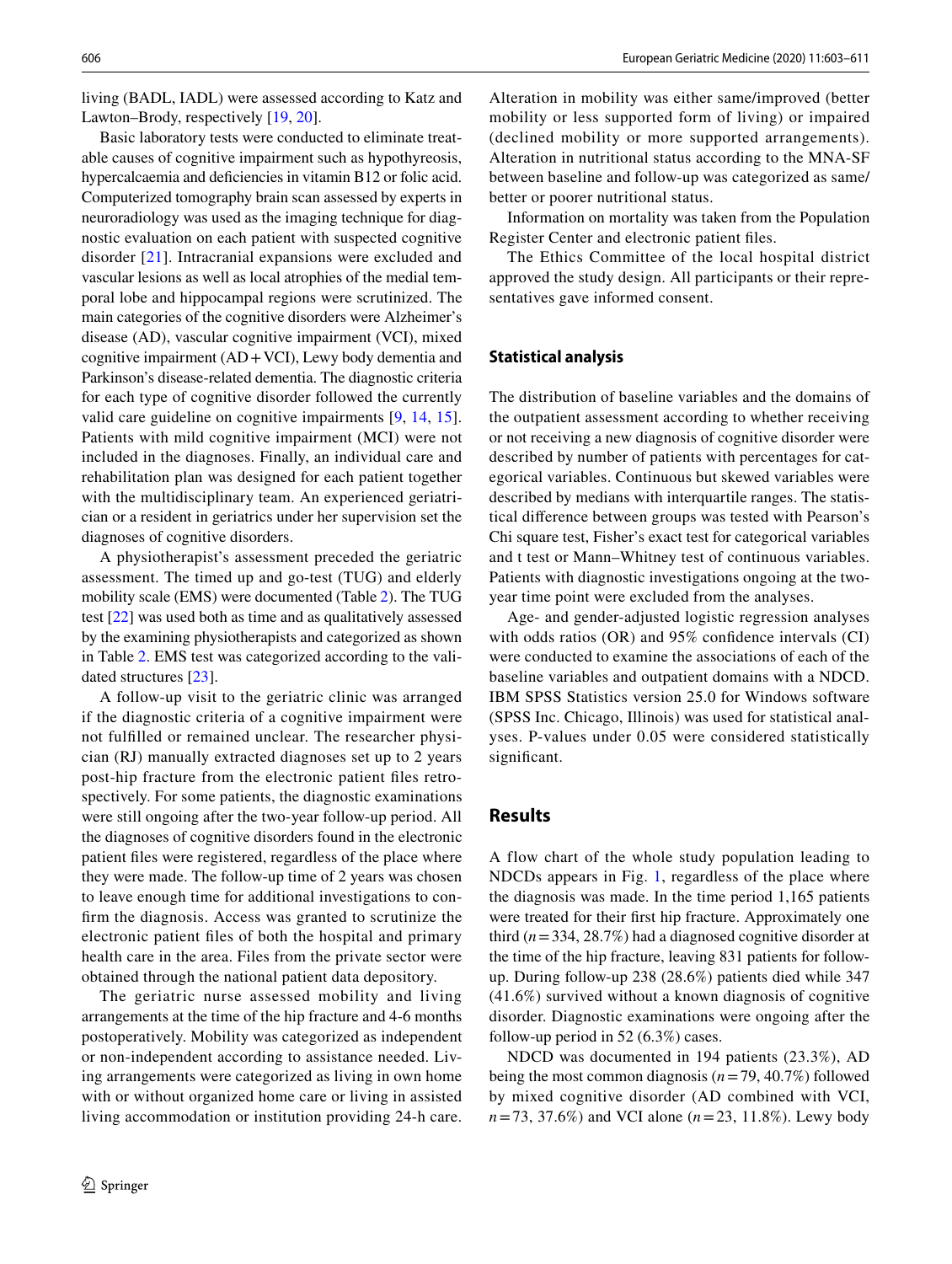<span id="page-4-0"></span>**Table 2** Distribution of the domains of the post-hip fracture comprehensive geriatric assessment in relation with new diagnosis of cognitive disorder (*n*=541)

|                                               | No cognitive disor-<br>der, $(n=347)$<br>$n(\%)$ | Cognitive disorder, $(n=194)$<br>$n(\%)$ | $\boldsymbol{P}$ | Age and sex adjusted cogni-<br>tive disorder, yes vs. no<br>OR (95% CI) |
|-----------------------------------------------|--------------------------------------------------|------------------------------------------|------------------|-------------------------------------------------------------------------|
|                                               |                                                  |                                          |                  |                                                                         |
| Cognition, MMSE                               |                                                  |                                          |                  |                                                                         |
| $26 - 30$                                     | 139(40.1)                                        | 9(4.6)                                   |                  | 1.00                                                                    |
| $21 - 25$                                     | 119 (34.3)                                       | 46 (23.7)                                |                  | $5.56(2.60-11.9)$                                                       |
| $12 - 20$                                     | 42 (12.1)                                        | 96 (49.5)                                |                  | 32.2 (14.8-70.2)                                                        |
| < 12                                          | 5(1.4)                                           | 18(9.3)                                  |                  | $53.2(15.7-180)$                                                        |
| Unknown                                       | 42(12.1)                                         | 25 (12.9)                                |                  | $8.42(3.57-19.8)$                                                       |
| Cognition, CDT                                |                                                  |                                          | < 0.001          |                                                                         |
| $5 - 6$                                       | 139(40.1)                                        | 17(8.8)                                  |                  | 1.00                                                                    |
| $2 - 4$                                       | 118 (34.0)                                       | 75 (38.7)                                |                  | $4.55(2.52 - 8.23)$                                                     |
| $0 - 1$                                       | 35(10.1)                                         | 71 (36.6)                                |                  | $14.31(7.41-27.6)$                                                      |
| Unknown                                       | 55 (15.9)                                        | 31(16.0)                                 |                  | $3.58(1.78 - 7.18)$                                                     |
| Cognition, CDR                                |                                                  |                                          | < 0.001          |                                                                         |
| $0 - 0.5$                                     | 127(36.6)                                        | 10(5.2)                                  |                  | 1.00                                                                    |
| $\mathbf{1}$                                  | 92(26.5)                                         | 46 (23.7)                                |                  | $6.12(2.91-12.9)$                                                       |
| $2 - 3$                                       | 17(4.9)                                          | 90(46.4)                                 |                  | $62.68(27.2 - 14.5)$                                                    |
| Unknown                                       | 111 (32.0)                                       | 48 (24.7)                                |                  | $5.44(2.60-11.4)$                                                       |
| Basic activities of daily living, BADL        |                                                  |                                          | < 0.001          |                                                                         |
| No difficulties, 6                            | 167(48.1)                                        | 44 (22.7)                                |                  | 1.00                                                                    |
| Difficulties at least in one, $\leq 5$        | 134 (38.6)                                       | 125(64.4)                                |                  | $3.05(2.00-4.66)$                                                       |
| Unknown                                       | 46 (13.3)                                        | 25(12.9)                                 |                  | $1.61(0.87-2.97)$                                                       |
| Instrumental activities of daily living, IADL |                                                  |                                          | < 0.001          |                                                                         |
| No difficulties, 8                            | 96 (27.7)                                        | 7(3.6)                                   |                  | 1.00                                                                    |
| Difficulties in at least one, $\leq$ 7        | 205 (59.1)                                       | 162(83.5)                                |                  | $8.90(3.98 - 19.9)$                                                     |
| Unknown                                       | 46 (13.3)                                        | 25(12.9)                                 |                  | $5.54(2.18-14.1)$                                                       |
| Physical functioning, TUG Time, Median (IQR)  | $18.9(13.3-26.4)$                                | 25.0 (19.6-34.4)                         | < 0.001          |                                                                         |
| TUG                                           |                                                  |                                          | < 0.001          |                                                                         |
| Normal, 1-2                                   | 142 (40.9)                                       | 48 (24.7)                                |                  | 1.00                                                                    |
| Moderately abnormal, 3-4                      | 133 (38.3)                                       | 82 (42.3)                                |                  | $1.59(1.03 - 2.47)$                                                     |
| Markedly abnormal, 5                          | 8(2.3)                                           | 14 (17.2)                                |                  | $4.52(1.75 - 11.7)$                                                     |
| Unknown                                       | 64 (18.4)                                        | 50 (25.8)                                |                  | $1.76(1.05-2.96)$                                                       |
| Physical functioning, EMS                     |                                                  |                                          | < 0.001          |                                                                         |
| $\geq$ 14                                     | 258 (74.4)                                       | 107(55.2)                                |                  | 1.00                                                                    |
| < 14                                          | 44 (12.7)                                        | 51 (26.3)                                |                  | $2.37(1.47-3.81)$                                                       |
| Unknown                                       | 45 (13.0)                                        | 36(18.6)                                 |                  | $1.57(0.94 - 2.61)$                                                     |
| Change in living arrangements                 |                                                  |                                          | < 0.001          |                                                                         |
| Same or less supported                        | 258 (74.4)                                       | 113 (58.2)                               |                  | 1.00                                                                    |
| More supported                                | 74(21.3)                                         | 76 (39.2)                                |                  | $2.06(1.38 - 3.08)$                                                     |
| Unknown                                       | 15(4.3)                                          | 5(2.6)                                   |                  | $0.76(0.26 - 2.14)$                                                     |
| Change in mobility level                      |                                                  |                                          | < 0.001          |                                                                         |
| Same or improved                              | 247 (71.2)                                       | 94 (48.5)                                |                  | 1.00                                                                    |
| More impaired                                 | 89 (25.6)                                        | 94 (48.5)                                |                  | $2.38(1.51-3.50)$                                                       |
| Unknown                                       | 10(2.9)                                          | 6(3.1)                                   |                  | $1.45(0.50-4.17)$                                                       |
| Change in nutritional status, MNA-SF          |                                                  |                                          | 0.031            |                                                                         |
| Same or better                                | 218 (62.8)                                       | 100(51.5)                                |                  | 1.00                                                                    |
| Worse                                         | 77 (22.2)                                        | 60(30.9)                                 |                  | $1.63(1.07-2.50)$                                                       |
| Unknown                                       | 52 (15.0)                                        | 34(17.5)                                 |                  | $1.18(0.70-1.96)$                                                       |

*MMSE* mini-mental state examination, *CDT* clock drawing test, *CDR* clinical dementia rating, *TUG* timed up and go, *IQR* interquartile range, *EMS* elderly mobility scale, *MNA-SF* mini-nutritional assessment, short form, *OR* odds ratio, *CI* confdence interval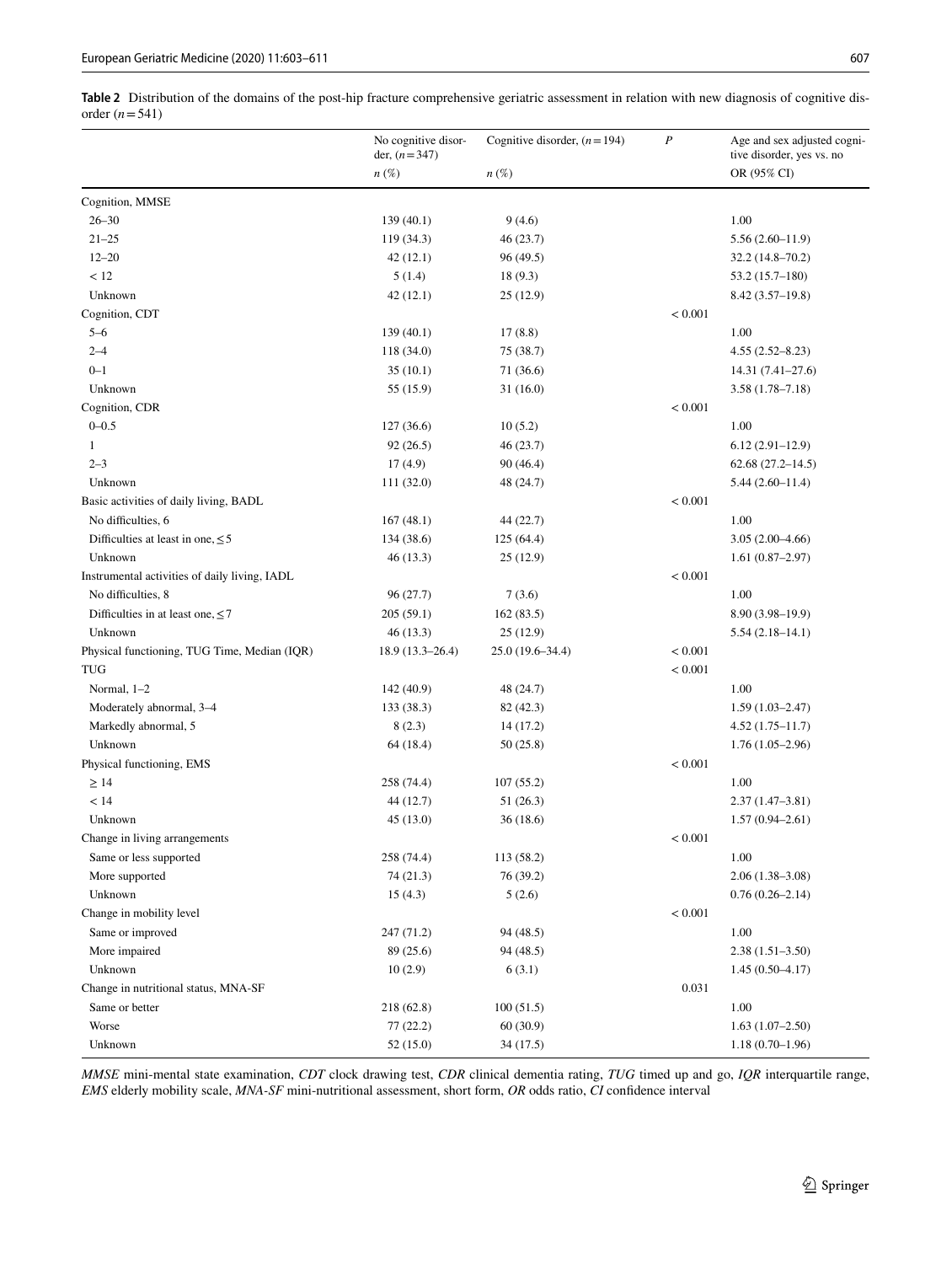dementia, Parkinson's disease dementia, alcohol induced dementia and even rarer aetiologies such as dementia with amyotrophic lateral sclerosis and a case of Fahr's disease were diagnosed in altogether 9 (4.6%) patients. Dementia was deemed undefned in 10 (5.1%) patients (Fig. [1\)](#page-5-0). Of the diagnoses, 170 (87.6%) were made at the geriatric outpatient clinic. Of the remaining 24 diagnoses, 14 were made in the primary health care centres by community geriatricians and seven were made in the private sector by a geriatrician or neurologist. Three diagnoses were made at the department of neurology of the same hospital. The median time from fracture to diagnosis was 8 months (interquartile range from 5 to 14 months).

Of the 831 patients with no pre-fracture diagnosis of a cognitive disorder, 570 (68.6%) attended the geriatric outpatient clinic. Of these, 541 (94.9%) patients receiving or not receiving a diagnosis of cognitive disorder during the two-year follow-up entered the analyses.

Table [1](#page-2-0) shows the distribution of baseline characteristics in patients having or not having a NDCD during two-year follow-up and the predictive association of these characteristics with NDCD. Patients were signifcantly older in the cognitive disorder group. NDCD was more likely in the higher ASA groups and in patients with excessive number of medications. Being at risk of malnutrition according to the MNA-SF was signifcantly associated with NDCD.

Non-independent mobility level and living in more supported circumstances than own home at the time of the hip fracture were associated with cognitive disorder within 2 -year follow-up.

Domains of the post-hip fracture assessment 4–6 months postoperatively according to having or not having NDCD during the 2-year follow-up are shown in Table [2](#page-4-0). All cognition assessment methods showed a statistically signifcant association with NDCDs. Patients with NDCD had more difficulties in activities of daily living. Poor performance on both TUG and EMS was associated with NDCDs. Needing more supported living arrangements and declining mobility were associated with NDCDs. Poorer nutritional status showed a statistically signifcant association with NDCDs.

# **Discussion**

This study demonstrated that previously undiagnosed or emerging cognitive disorders are common in older hip fracture patients. Of the baseline factors, higher age and ASA score, non-independent mobility level, not living in own home and being at risk for malnutrition were signifcantly associated with NDCD. Compared to the pre-fracture situation, patients receiving a new diagnosis of cognitive disorder were more likely to move to a lower mobility level, more



<span id="page-5-0"></span>**Fig. 1** Flow chart of the whole study population leading to new diagnoses of cognitive disorders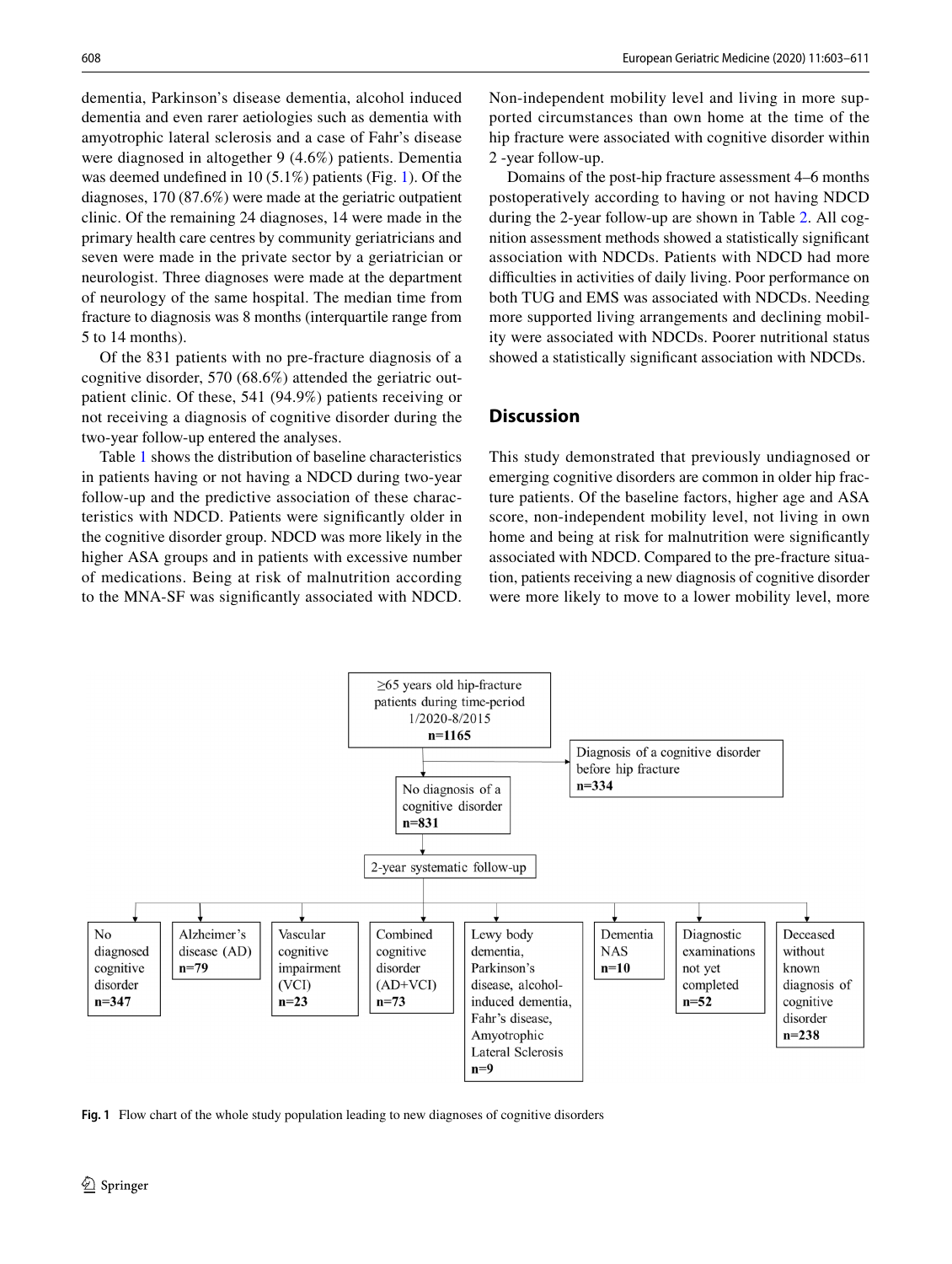supported living arrangements and to have poorer nutritional status than patients without NDCD. Moreover, NDCD was signifcantly associated with domains indicating disability and impaired physical functioning included in the postoperative CGA.

It is worth noting that a signifcant proportion (28.6%) of our patients had died without a known diagnosis of a cognitive disorder and may have missed the investigations before dying. Even in the group of patients who survived up to 2 years with no NDCD there may have been some who were out of reach of diagnostic investigations due to e.g. unwillingness or inability to attend the organized followup. For these reasons, there appears to be a clear risk of selection bias in our results on NDCDs. We believe that the direction of the bias is more likely towards underreporting than over reporting of NDCDs. Nevertheless, altogether more than 50% of the patients had a pre-fracture diagnosis of cognitive disorder or received such a diagnosis post-fracture. This proportion is in accordance with previously reported prevalence fgures of dementia in older hip fracture patients [\[5](#page-7-4), [7](#page-7-6)]. Interestingly, the distribution of NDCDs corroborates that observed in general older population [[24](#page-8-9)]. AD with or without VCI was the most common diagnosis followed by VCI only. Moreover, cognitive disorders with unusual aetiologies were also observed.

Strikingly, cognitive status in patients with NDCD was in most cases signifcantly impaired—almost half had moderate dementia according to the MMSE and approximately one tenth had severe dementia. CDT and CDR revealed similar results, suggesting that a cognitive disorder was more likely to have progressed to a moderate or severe stage than merely mild stage at the time of the diagnosis. Furthermore, more frequent difficulties in both BADLs and IADLs compared to the non-NDCD group also suggests a more advanced stage of cognitive disorder at diagnosis. It is possible that acute delirium associated with traumatic injury, hospitalization and operative care may have hastened the development of a gradually exacerbating cognitive disorder [[25](#page-8-10), [26\]](#page-8-11). Postoperative delirium has been found to predict development of dementia even in hip fracture patients [\[26,](#page-8-11) [27](#page-8-12)] and has been found to be a risk factor for further cognitive decline in hip fracture patients with pre-existing cognitive impairment [\[28\]](#page-8-13). Unfortunately, in our study we were not able to examine the potential effect of delirium on the development of a NDCD. The Confusion Assessment Method (CAM) was included in the original design of data collection but this was not implemented reliably enough and could, therefore, not be included in the analyses. Underdiagnostics of cognitive disorders is still a big global challenge in general older populations [[29\]](#page-8-14). As pointed out in a study by Cherubini and colleagues [[30\]](#page-8-15), patients living in long-term care may not have proper access to diagnostic investigations for cognitive disorders. This may also explain the more advanced stage of dementia in some cases in our study. Indeed, patients with a NDCD in our systematic follow-up were more likely to be living in more supported living accommodation at the time of the hip fracture than were those with no NDCD.

It is worth noting that at baseline patients with NDCD were more likely to be at risk of malnutrition as measured by the MNA-SF than were those without. Moreover, patients with NDCD were more likely to have developed poorer nutritional status at follow-up. Weight loss may be one of the frst symptoms in Alzheimer's disease and risk of malnutrition is known to increase as the disease progresses. We have previously reported that poor nutritional status as measured by the MNA-SF was associated with both psycho-cognitive and physical domains of post-hip fracture CGA [[31\]](#page-8-16).

One of the major fndings of this study was that patients with NDCD had lower scores on both TUG and EMS conducted by physiotherapists. In a study by Friedman and colleagues, lower BMI, cachexia or sarcopenia were associated with cognitively impaired patients, especially in the later stages [\[32\]](#page-8-17). According to a recent consensus report, TUG is among the recommended practical assessment tools to predict sarcopenia and the risk of falls [[33\]](#page-8-18). The relationship between cognitive capacity and gait has been investigated, with mounting evidence that cognitive functions are decisive in gait control and alterations in gait relate to cognitive decline [\[3](#page-7-2), [5](#page-7-4), [32](#page-8-17)].

Our fndings regarding more supported living arrangements, impaired mobility and poorer nutritional status at follow-up than before the fracture in patients with NDCD are worrying and imply an urgent need for more efective rehabilitation combined with efective nutritional care. Hip fracture patients with cognitive impairments are known to be at risk of malnutrition and need specifc attention to nutritional care [\[31](#page-8-16)]. In addition, hip fracture patients with mild to moderate dementia have been shown to beneft from multidisciplinary geriatric rehabilitation [\[34\]](#page-8-19). In spite of the evidence, unfortunately, this has not been widely implemented in Finland.

The strengths of this study include a large populationbased sample and prospective design. All hip fracture patients aged 65 or above are treated by the same protocol regardless of socioeconomic factors, medical history, living arrangements or mobility etc. The same systematic approach was used for each case throughout follow-up. The diagnostic criteria for cognitive disorders at the outpatient clinic were analysed according the current care guideline valid in Finland at the time of the study. Well-known standardized and validated measures were included in the outpatient CGA. Moreover, attendance of eligible patients for outpatient assessment was exceptionally high.

The study also has a number of limitations. First, a major limitation was that the occurrence and prognostic value of delirium could not be included in the analyses. This certainly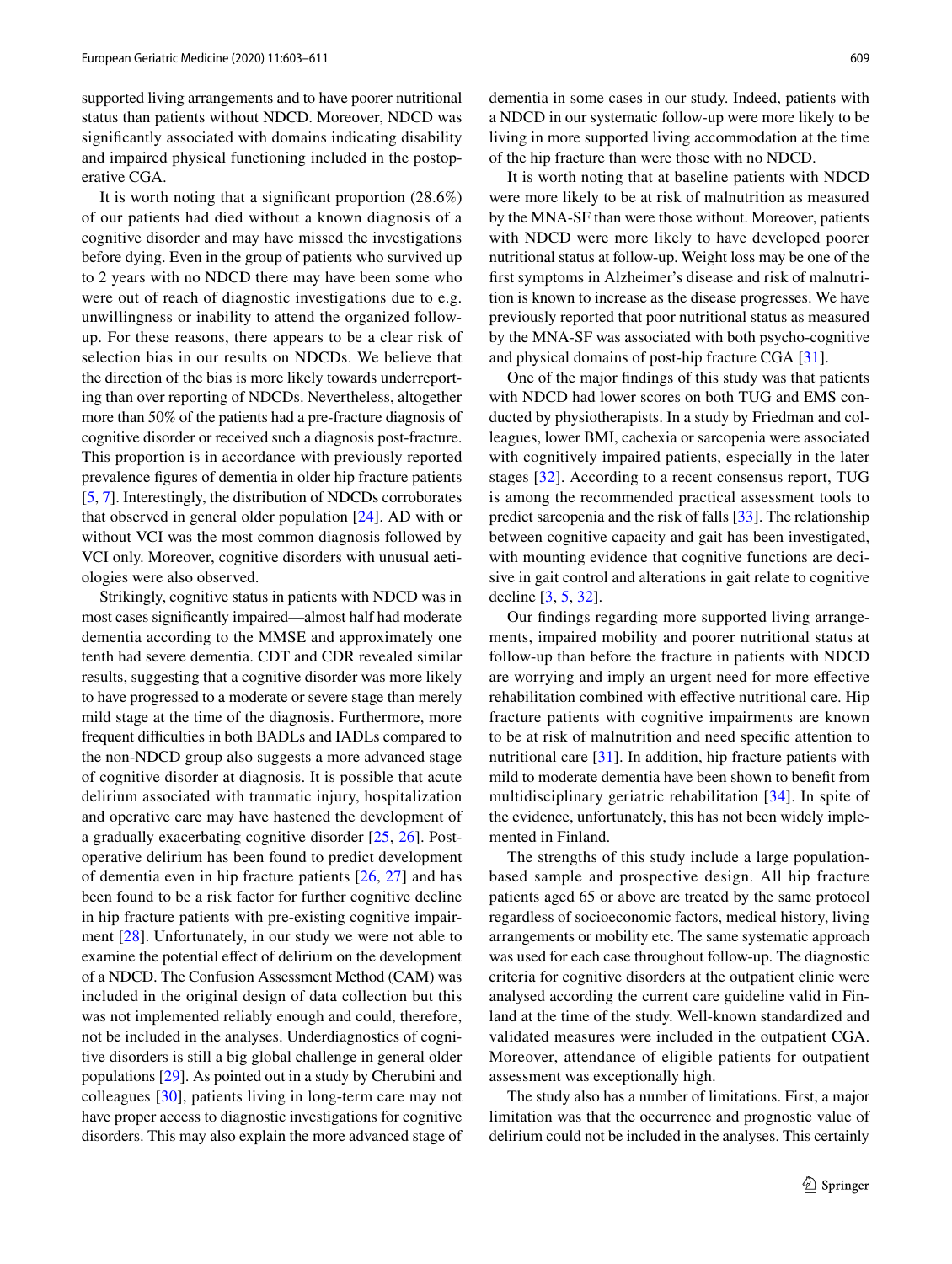warrants more attention in future studies. Second, the prefracture factors were limited. Moreover, different types of diagnostic procedures for cognitive disorders already diagnosed at the time of the hip fracture were not specifed. Third, most domains in the outpatient assessment were included only in the postoperative follow-up visit. For example, pre-fracture cognitive level was unknown. Nevertheless, associations of NDCDs with change in mobility, living arrangements and nutritional status was statistically signifcant. Finally, the fndings presented here refect the resources and ability of the local health care system to diagnose cognitive disorders and are, therefore, not directly generalizable to other populations. Above all, our study fails to report the true incidence of NDCDs due to a selection bias attributable to the high number of patients who died without a known diagnosis of a cognitive disorder or who were otherwise out of reach of the diagnostic investigations during the two-year follow-up.

# **Conclusion**

Our study demonstrated that NDCDs were common in older hip fracture patients and had often reached moderate to severe stage before diagnosis. Follow-up assessment must be able to diagnose cognitive disorders and hip fracture patients' rehabilitation should focus on assessing cognitive status. A comprehensive, systematic post-hip fracture pathway with expertise to diagnose cognitive disorders in the form of a memory clinic seems feasible for the purpose. At population level, earlier diagnosis of cognitive disorders combined with preventive strategies to maintain adequate nutrition and physical functioning as well as to reduce the risk of falls and fractures are warranted.

**Acknowledgements** Open access funding provided by University of Turku (UTU) including Turku University Central Hospital. Ms. Kaisu Haanpää, RN, is gratefully acknowledged for her expert collection and storage of the data.

**Funding** The Competitive Research Fund of the Hospital District of Southern Ostrobothnia and the State Research Financing of Seinäjoki Central Hospital fnancially supported this study.

## **Compliance with ethical standards**

**Conflict of interest** On behalf of all authors, the corresponding author states that there is no confict of interest.

**Ethical approval** The Ethics Committee of the Hospital District of Southern Ostrobothnia approved the study design.

**Informed consent** All participants or their representatives gave informed consent.

**Open Access** This article is licensed under a Creative Commons Attribution 4.0 International License, which permits use, sharing, adaptation, distribution and reproduction in any medium or format, as long as you give appropriate credit to the original author(s) and the source, provide a link to the Creative Commons licence, and indicate if changes were made. The images or other third party material in this article are included in the article's Creative Commons licence, unless indicated otherwise in a credit line to the material. If material is not included in the article's Creative Commons licence and your intended use is not permitted by statutory regulation or exceeds the permitted use, you will need to obtain permission directly from the copyright holder. To view a copy of this licence, visit<http://creativecommons.org/licenses/by/4.0/>.

# **References**

- <span id="page-7-0"></span>1. World Health Organization WHO (2011) National Institute on aging, national institutes of health, and U.S. Department of Health and Human Services. Global Health and Aging
- <span id="page-7-1"></span>2. Ronthal M (2018) Gait disorders and falls in the elderly. Med Clin NA 103(2):203–213.<https://doi.org/10.1016/j.mcna.2018.10.010>
- <span id="page-7-2"></span>3. Holtzer R, Friedman R, Lipton RB, Katz M, Xue X, Verghese J (2007) The relationship between specifc cognitive functions and falls in aging. Neuropsychology 21(5):540–548. [https://doi.](https://doi.org/10.1037/0894-4105.21.5.540) [org/10.1037/0894-4105.21.5.540](https://doi.org/10.1037/0894-4105.21.5.540)
- <span id="page-7-3"></span>4. Grisso JA et al (1991) risk factors for falls as a cause of hip fracture in women. N Engl J Med 329(14):977–986. [https://doi.](https://doi.org/10.1056/NEJM199309303291401) [org/10.1056/NEJM199309303291401](https://doi.org/10.1056/NEJM199309303291401)
- <span id="page-7-4"></span>5. Seitz DP, Adunuri N, Gill SS, Rochon PA (2011) Prevalence of dementia and cognitive impairment among older adults with hip fractures. J Am Med Dir Assoc 12(8):556–564. [https://doi.](https://doi.org/10.1016/j.jamda.2010.12.001) [org/10.1016/j.jamda.2010.12.001](https://doi.org/10.1016/j.jamda.2010.12.001)
- <span id="page-7-5"></span>6. Pajulammi HM, Pihlajamäki HK, Luukkaala TH, Nuotio MS (2015) Pre- and perioperative predictors of changes in mobility and living arrangements after hip fracture-A populationbased study. Arch Gerontol Geriatr 61(2):182–189. [https://doi.](https://doi.org/10.1016/j.archger.2015.05.007) [org/10.1016/j.archger.2015.05.007](https://doi.org/10.1016/j.archger.2015.05.007)
- <span id="page-7-6"></span>7. Yiannopoulou KG, Anastasiou IP, Ganetsos TK, Efthimiopoulos P, Papageorgiou SG (2012) Prevalence of dementia in elderly patients with hip fracture. Hip Int 22(2):209–213. [https://doi.](https://doi.org/10.5301/HIP.2012.9229) [org/10.5301/HIP.2012.9229](https://doi.org/10.5301/HIP.2012.9229)
- <span id="page-7-7"></span>8. Finney GR, Minagar A, Heilman KM (2016) Assessment of mental status. Neurol Clin 34(1):1–16. [https://doi.org/10.1016/j.](https://doi.org/10.1016/j.ncl.2015.08.001) [ncl.2015.08.001](https://doi.org/10.1016/j.ncl.2015.08.001)
- <span id="page-7-8"></span>9. Suhonen J et al (2010) Update on current care guidelines. The diagnosis and medical treatment of memory disorders. Duodecim 126(18):2167–2168
- <span id="page-7-9"></span>10. Morley JE et al (2016) Brain health: the importance of recognizing cognitive impairment. J Am Med Dir Assoc 16(9):731–739. [https](https://doi.org/10.1016/j.jamda.2015.06.017.Brain) [://doi.org/10.1016/j.jamda.2015.06.017.Brain](https://doi.org/10.1016/j.jamda.2015.06.017.Brain)
- <span id="page-7-10"></span>11. Korpi M et al (2013) Assessment of hip fracture patients at geriatric outpatient clinic. Suom Lääkäril 68(3):131–138
- <span id="page-7-11"></span>12. Nuotio M, Luukkaala T (2016) Factors associated with changes in mobility and living arrangements in a comprehensive geriatric outpatient assessment after hip fracture. Disabil Rehabil 38(12):1125–1133
- <span id="page-7-12"></span>13. Pajulammi HM, Pihlajamäki HK, Luukkaala TH, Jousmäki JJ, Jokipii PH, Nuotio MS (2017) The efect of an in-hospital comprehensive geriatric assessment on short-term mortality during orthogeriatric hip fracture program—which patients beneft the most? Geriatr Orthop Surg Rehabil 8(4):183–191. [https://doi.](https://doi.org/10.1177/2151458517716516) [org/10.1177/2151458517716516](https://doi.org/10.1177/2151458517716516)
- <span id="page-7-13"></span>14. Román G et al (1993) Vascular dementia: diagnostic criteria for research studies. Report of the NINDS-AIREN International Workshop. Neurology 42(2):250–260